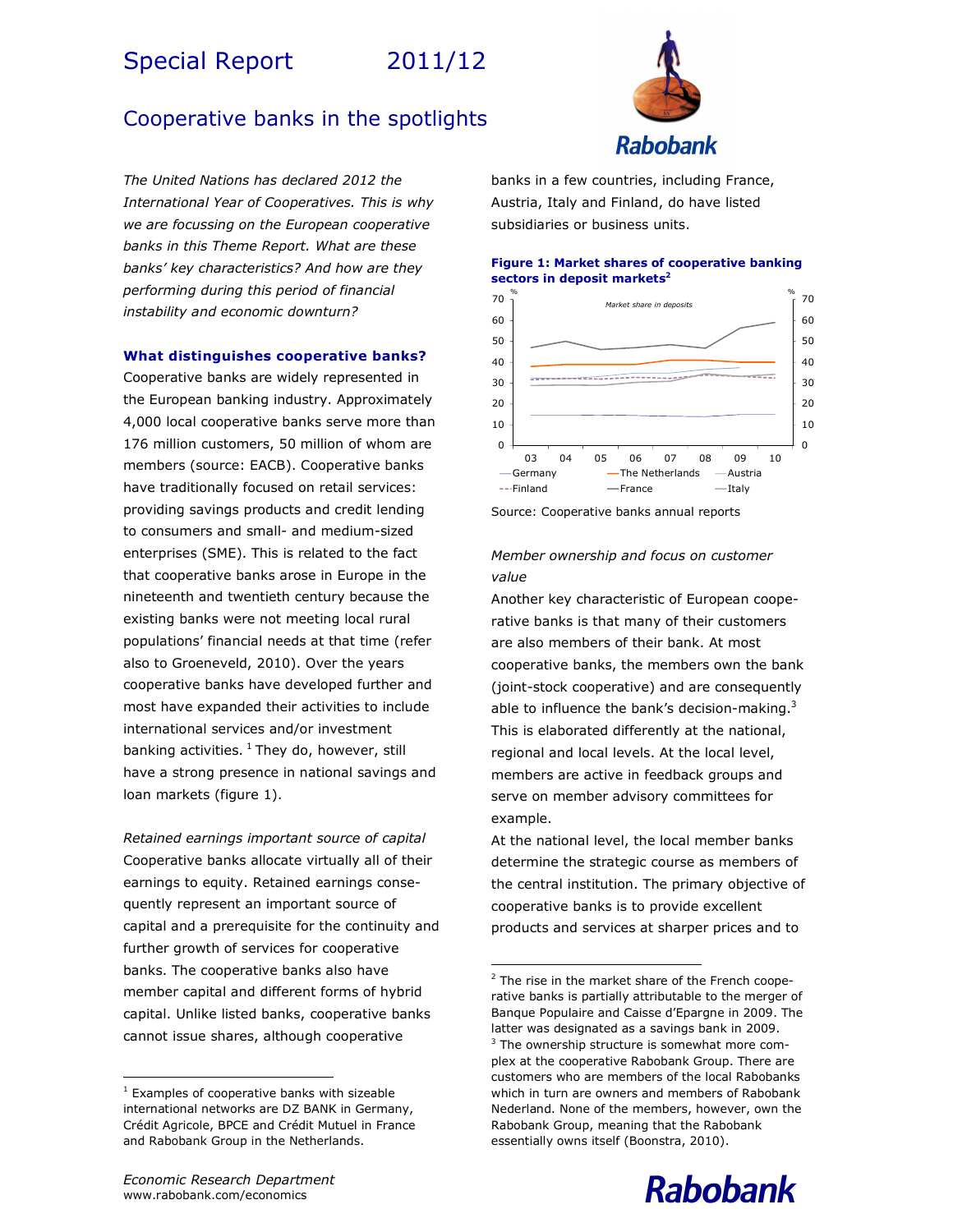operate in the interests of customers and members. This focus on customer value and the necessity of a minimum return on equity is also referred to as the dual bottom line function of cooperative banks (Ayadi et al., 2010).

#### Organised in networks

Most cooperative banks are organised in networks, with the degree and method of integration (regional, national) varying by country. Key services and processes, including IT, product development, marketing, accountting and research, that provide scope for achieving economies of scale are centralised within these networks. At some cooperative banks, the central institution also acts as a sort of internal central bank by allocating liquidity among the affiliated institutions and raising funding on the financial markets.

Internal support mechanisms and guarantees Nearly all cooperative bank networks have internal support mechanisms. These mechanisms operate as follows: if a bank runs into financial difficulties, these problems are absorbed with the aid of other banks. The applicable mechanism within the Rabobank Group is, for example, the mutual guarantee scheme. This scheme means that, if an institution participating in the scheme has insufficient funds to meet its obligations to its creditors, the other participants are required to supplement the institution's funds so that it is able to meet its obligations (Rabobank Group Annual Report, 2010). As a result the assets of the individual institutions are, as it were, tied up with each other. This in turn means that, despite the legal independence of the local member banks, the group of banks is viewed as one banking institution by both the regulator and the financial markets.

# Stability of cooperative banks during crises

# Theoretical assumptions

Various assumptions have been made about the stability of cooperative banks and their

contribution to financial stability. It is, for instance, presupposed that characteristics such as relatively high capital buffers, internal support mechanisms and guarantee schemes and long-term strategies contribute to the banks' stability. Relatively high market shares in savings markets can furthermore make cooperative banks less dependent on sometimes volatile financial markets for their funding (Ayadi et al., 2009). According to Lewellyn (2009), cooperative banks also take a more conservative approach to their capital because it is less easy for them to supplement it. Cooperative banks may also have more stable, but lower profitability. Boonstra (2010) says this is because banks that aim to maximise earnings for their shareholders will make greater use of core capital leverage than cooperative banks.

Fonteyne (2007) conversely argues that cooperative banks may possibly be less stable than other banks due to their limited options for raising capital during crises. The opposing point can, however, be made in this respect that it is also difficult for listed banks to realise a share issue during periods of crisis. Fonteyne (2007) furthermore conjectures that democratic decision-making within cooperative banks can impede a rapid response to changing circumstances. Hesse and Čihák (2007) claim that cooperative banks' high market share in retail markets could weaken comercial banks because it makes them more dependent on less stable sources of income. Llewellyn (2009) and Ayadi et al. (2010) conversely argue that cooperative banks actually promote financial stability by contributing to the diversity of business models and ownership structures in the banking system. They suggest that this makes the system as a whole more stable.

#### What does research reveal?

While Hesse and Čihák (2007) based their empirical research on a different assumption, they concluded that cooperative banks are in reality more stable than commercial banks and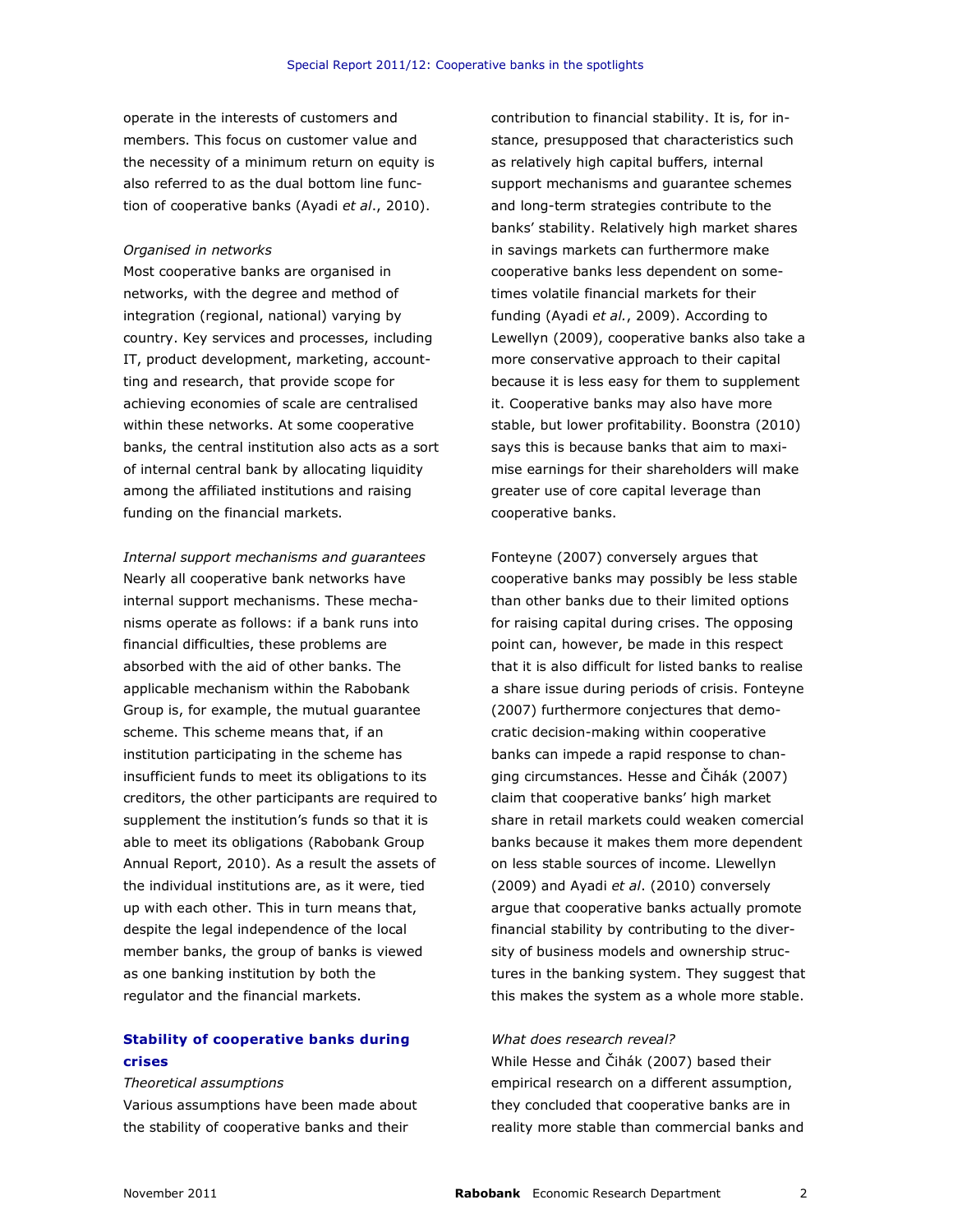savings banks. They furthermore deduce that a greater presence of cooperative banks increases the stability of an average bank within a banking system, but *decreases* the stability of commercial banks, especially of the weaker ones. Boonstra (2010) says history has shown that cooperative banks can withstand crises well. He refers in this context to studies including the historic research conducted by Mooij (2009) that demonstrates that Dutch cooperative banks also weathered the financial crisis in the 1930s well. Based on data from 2007 and 2008, Groeneveld and De Vries (2009) reach the same conclusion concerning the performance of European cooperative banks during the credit crisis. The effects of the economic crisis that ensued after the credit crisis have not, however, been included in the research. This is why a number of standards for the stability of cooperative banks at an aggregated European level are analysed in the following paragraph for the period 2003-2010. A detailed study will be published in 2012.

#### New research results

Bloomberg data (WDCI) reveals that European cooperative banks accounted for 7% of all the European banking industry's writedowns and losses in the period Q3 2007 - Q1 2011. The cooperative banks' weight in the European banking sector and economy is, however, much greater with an average market share of 20%. This result can be partially explained by the fact that most cooperative banks had limited exposure to US subprime mortgages and fewer investment banking activities (Groeneveld and De Vries, 2009).

Average equity/unweighted assets ratio Excessive debt build-up (leverage) by banks is considered one of the causes of the credit crisis. Figure 2 shows the average leverage of European cooperative and non-cooperative banks in terms of the average equity to unweighted assets ratio.<sup>4</sup>

## Figure 2: Equity/Unweighted Assets Ratio European Banks<sup>5</sup>



Source: Economic Research Department calculations (annual reports, OECD data)

Cooperative banks' average equity to unweighted assets ratio was higher during the period 2003-2010. This illustrates that cooperative banks actually do hold relatively large amounts of equity and make less use of capital leverage.

#### Average profitability

The European cooperative banks had a more stable average return on equity (ROE) than the non-cooperative banks (figure 3) in the period 2003-2010. This is because in 2008 the average ROE of cooperative banks fell less sharply, and, unlike non-cooperative banks, remained positive. After 2008, the average profitability of both cooperative and non-cooperative banks recovered to approximately the same level. This figure consequently does not provide proof for the assumption that cooperative banks may have been hit harder by the economic recession than by the credit crisis.

The average return during period 2003-2010 was 7.5% for the cooperative banks and 5.7% for the non-cooperative banks.

Z-score sums up stability in one figure The Z-score is a frequently used method for measuring a bank's stability. This is determined

because this ratio is defined as the ratio between the Tier 1 capital and the non-risk weighted assets on and off the balance sheet (Smolders, 2011). <sup>5</sup> Figures 2 and 3 pertain to banks from Germany, Finland, France, Italy, the Netherlands and Austria.

 $\overline{a}$ 

-

<sup>&</sup>lt;sup>4</sup> This ratio is not comparable to the minimum leverage ratio of 3% contained in Basel III. This is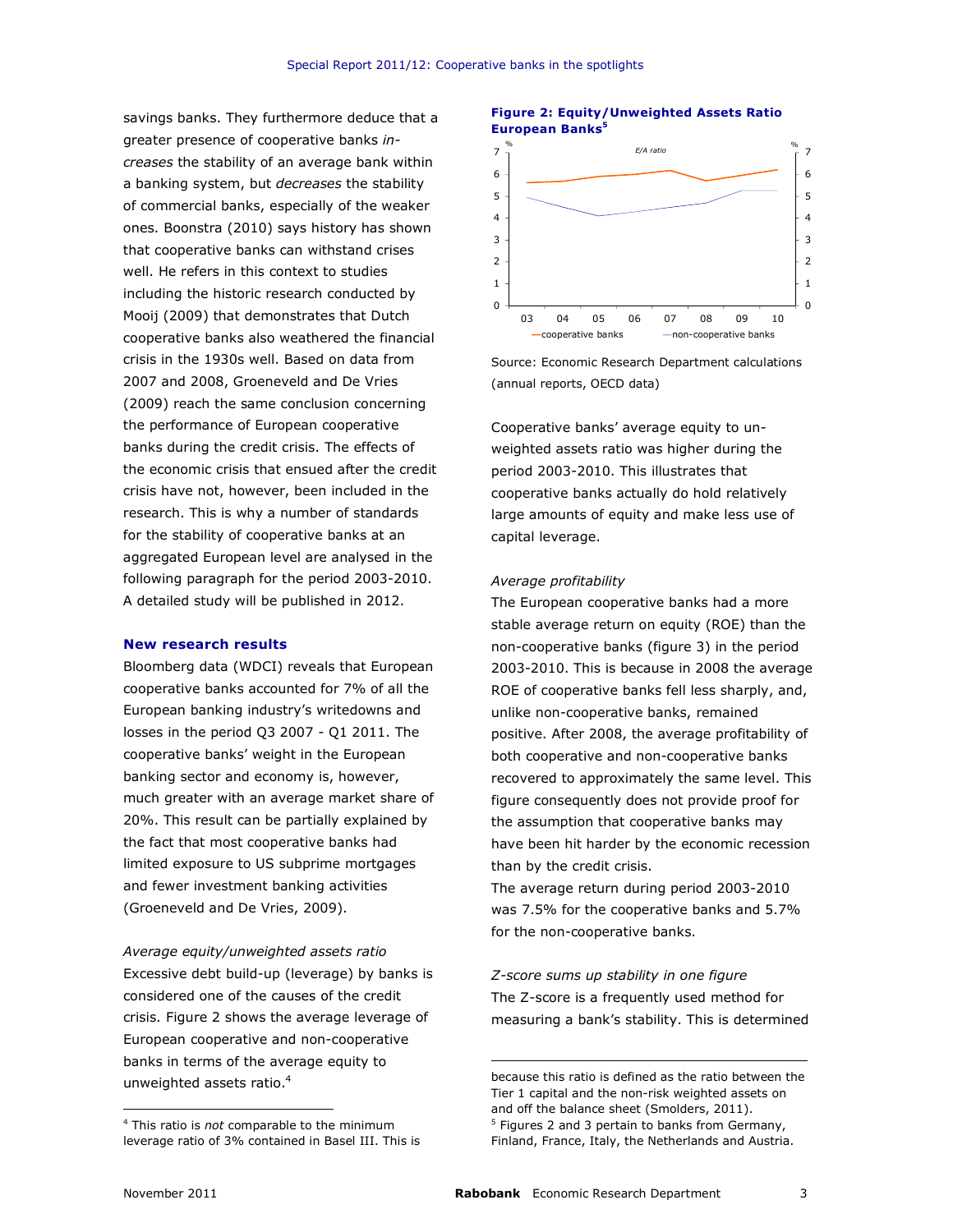



Source: Economic Research Department calculations (annual reports, OECD data)

by the following three ratios: equity/total assets (E/A), return on assets (ROA) and related volatility (standard deviation ROA). The Z-score measures the number of standard deviations the ROA must decrease before the bank's equity is completely depleted. This is why it is sometimes also referred to as the 'distance to bankruptcy'.

#### Figure 4: Z-scores European banks 2003-2010

|                 | Cooperative banks | Non-cooperative banks |
|-----------------|-------------------|-----------------------|
| Germany         | 36                |                       |
| The Netherlands | 141               |                       |
| Austria         | 34                |                       |
| Finland         | つロ                | 10                    |
| France          | 29                | 16                    |
| Italv           |                   |                       |

Source: Economic Research Department calculations (annual reports, OECD data)

In the period 2003-2010, most cooperative banking sectors had higher Z-scores than noncooperative banks and were consequently more stable according to this measuring method (figure 4). This result can be largely explained by the lower volatility of cooperative banks' profitability (standard deviation ROA). In addition, during this period all the cooperative banking sectors had higher E/A ratios than noncooperative banks and most had higher profitability (ROA) as well. Cooperative banking sectors' higher Z-scores are in line with the results of Hesse and Čihák (2007), Groeneveld and De Vries (2009) and Ayadi et al. (2010).

#### In conclusion

While European cooperative banks were also hit by the credit crisis and the subsequent economic recession, data shows that they performed relatively stably compared to noncooperative banks. But we are now facing a new crisis in the form of the periphery debt crisis. Only time and further research will tell how the European cooperative banks will perform during this period. The differences in banks' performance may be the greatest between national banking sectors because the exposure to the countries facing debt problems varies by country for the most part. The differences in the risk profile and risk management also play a pivotal role. Even though cooperative banks have their own characteristics and market position that can promote stability, there are also major differences among them. In addition, cooperative banks are, just like other banks, dependent on the stability of the entire economic and financial system.

> November 2011 Nicole Smolders (+31 (0)6 - 1299 3065) N.M.P.Smolders@rn.rabobank.nl

> > www.rabobank.com/economics